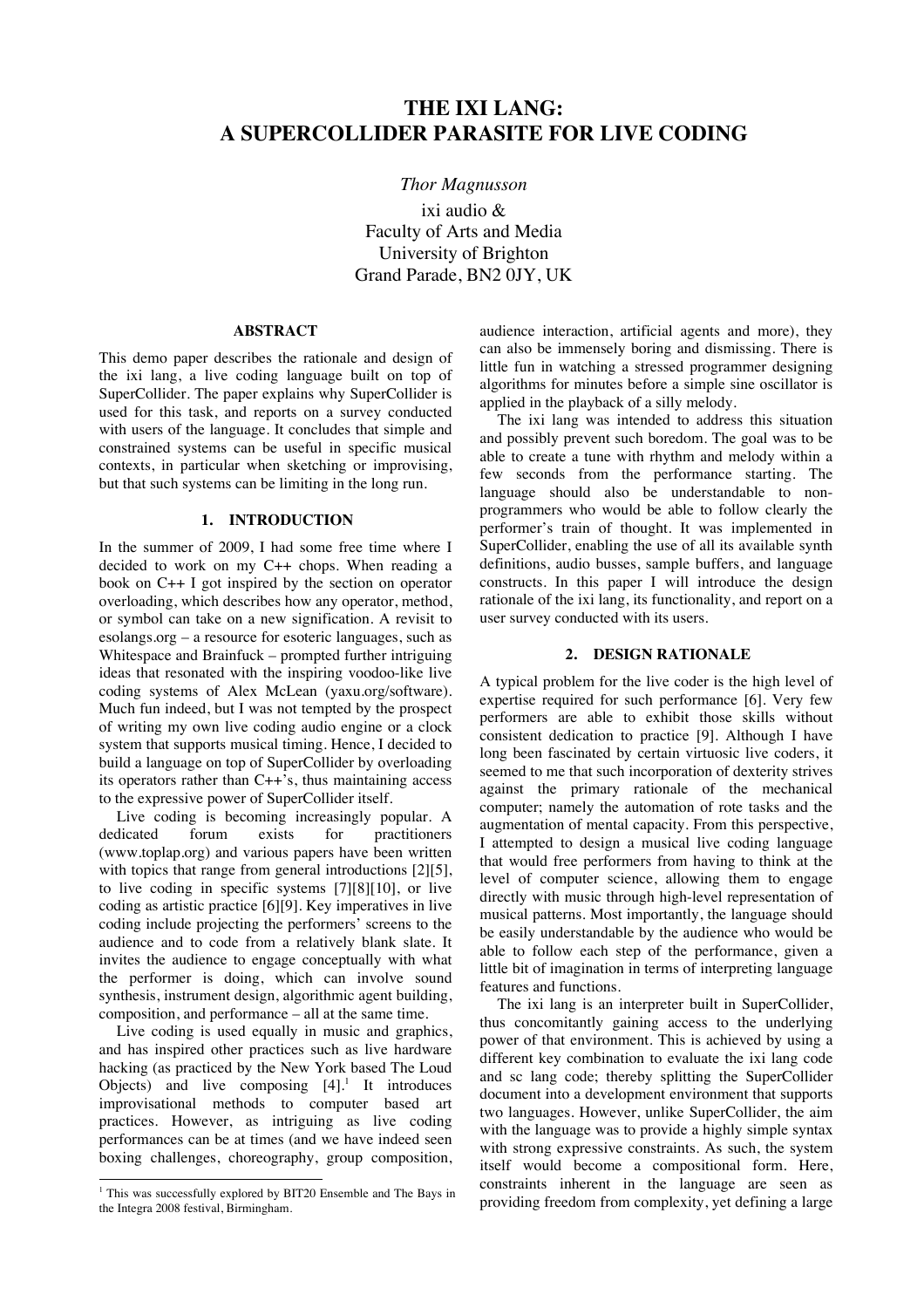enough search space [1] for musicians other than the language author to explore and express themselves.

# **3. THE IXI LANG FUNCTIONALITY**

The ixi lang has three modes of musical notation that can be generated and synchronised in real-time: melodic, percussive and concrète (sample based). These musical patterns are created in the form of identifiable agents whose performance can be adjusted through various methods (e.g., shifting notes, transposition, reversing, inversing, scrambling). Figure 1 shows a text document that serves as the code input window. A scale and a tuning can be chosen at the start. In this screenshot we see how an agent called "jarret" is created and assigned a piano instrument that plays the 7th, 1st, 5th and 3rd notes of the minor scale. The spaces represent silence. The next agent "jar2" gets a score that is played one octave lower and waits for 16 notes before playing again (-12!16). The square brackets represent the melodic mode where any synth definition in SuperCollider can be used as a source (replacing the "piano" synth definition). Below, "ali" and "hat" are in percussive mode (represented by the "|" sign). Here each character signifies a specific sound, either synthesized or sampled, that has been mapped to it.



**Figure 1**. A screenshot of an ixi lang session

The output of the musical agents can also be routed to multiple effects and filters, such as "jimi" being routed through a distortion effect. We also see how actions are assigned to an agent in the future ("jimi" swaps its items every 4 seconds, four times). These methods on the agents are called "actions" and have the structure of verb-noun-adjective (as in >shift jarret 2, which stands for the operation of shifting the items in agent jarret 2 slots to the right). Initially the language had an object-method-argument (jarret.shift> 4) design structure, but was changed to the above in order to made the language more understandable to the layperson. Importantly, any change that is made onto an agent's score through code is updated in the text document. The code serves therefore both as an updated representation of the score and an instruction to the system's play mechanism.

The ixi lang clearly affords a certain limited set of musical activities. It provides a scaffold for externalising musical thinking and through its simplicity attempts to ease the live coder's cognitive load. As a live coding system it goes further than most common live coding environments in providing a simple, highlevel platform for musical improvisation. This is at the cost of expression, as height obviously impedes freedom. However, as the system is written in SuperCollider, normal SC code can easily be written in the same document, thus tapping into the extensive scope of SuperCollider itself. A synth definition can be written in a performance, added to the server and immediately used in the ixi lang. For example the following synth definition:

SynthDef(\ixilangdemo, {arg out=0, freq=440;

var signal, env; env = EnvGen.ar(Env.perc(0.001, 0.1), doneAction:2);  $signal = SinOsc.ar(freq, 0, env);$ Out.ar(out, signal!2);

}).add

could be used in an ixi lang session like this, where the agent "loki" is given a score playing the ixilangdemo instrument:

#### loki -> ixilangdemo[1 3 2 1 4 ]+12

Finally, all samples that are placed in the sounds folder of the ixi lang are constructed as a synth definition. A sound called "bird.aif" will become a synth definition called bird. This synth definition can then be played as bird[1 2 3 4 ] in the melodic mode, where the sound is pitch-shifted according to the scale values; in the percussive mode as  $|b \, b \, b \, d$  | (provided that the keymapping file has mapped "bird" to the 'b' character); and finally in the concrète mode we get bird{0 1 2 4 9 }, where the numbers signify the amplitude of the sound. The concrète mode was added latest, as I became tired of the strongly timed structure of ixi lang performances. I missed the texture available from sound file playback and this mode allows for sufficient control over recorded sounds.

## **4. USER FEEDBACK**

Having developed the language, I found that I could use it for some of musical work and not other. For me, the ixi lang is enjoyable, but I am not fully satisfied by it. The temporal focus poses strong limitations and I tend to think music differently. This discontent prompted me to ask users to sign up for user evaluation survey when I released the language on the ixi audio website. When the survey was run there were 237 registered users (now 593), of which 23 responded to the questionnaire (a 10% participation is common in other surveys we have conducted). The survey lives here:

#### **http://www.ixi-audio.net/ixilang**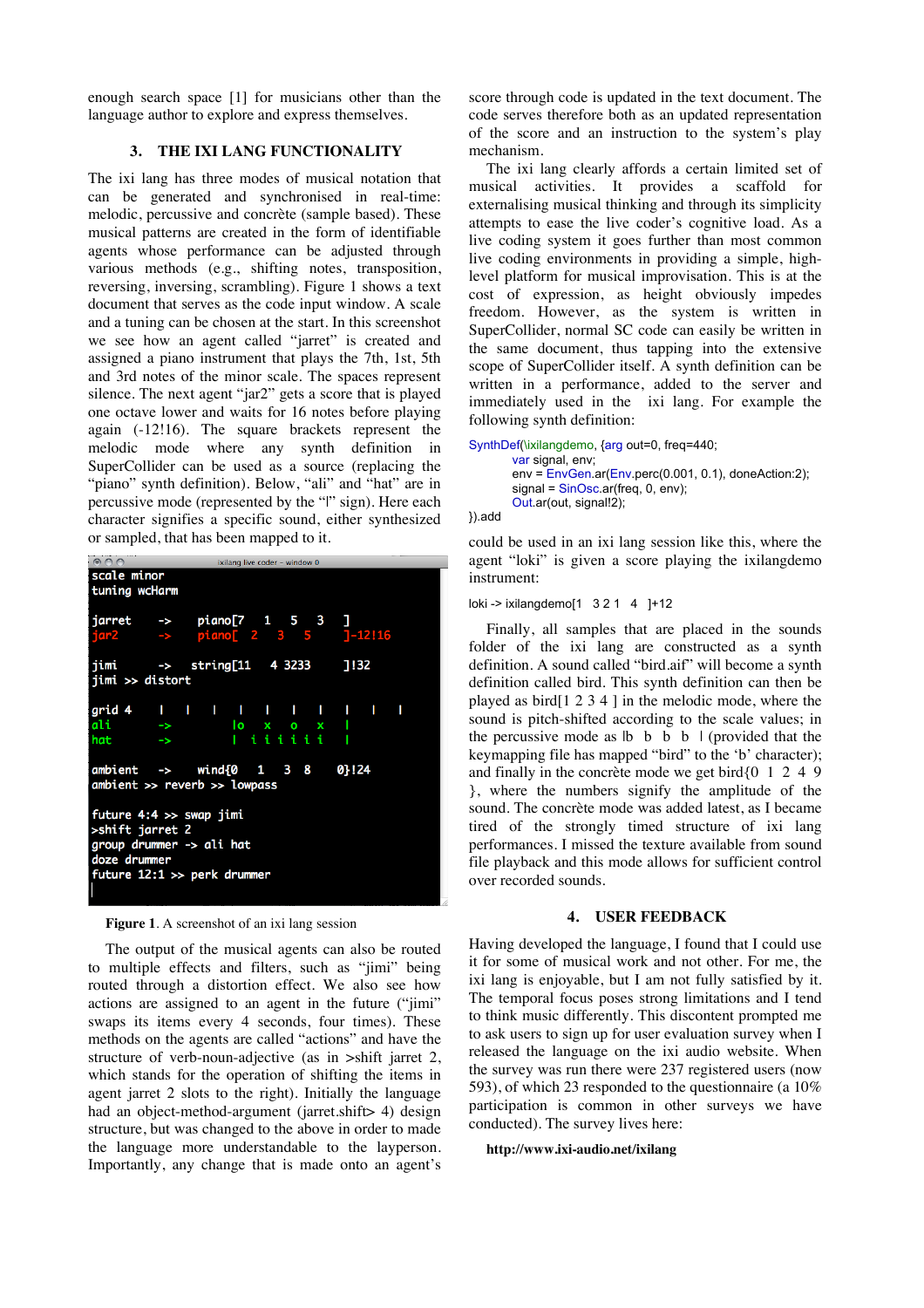Although the survey is mainly qualitative, it includes a common user interface satisfaction questionnaire, as proposed by Chin et al. [3] where a Likert scale from 1 to 7 is used. The results can be seen in Table 1. It is clear that whilst users found ixi lang somewhat limiting, rigid and at times difficult, they also found it stimulating, wonderful and easy to understand:



**Table 1.** User Interface Satisfaction. The yellow line is the mean, the green block represents the standard deviation, and the orange lines are the lowest and highest answers.

The survey was largely qualitative, prompting users to respond with discursive answers that describe overall experience, programming knowledge, and musical background. I was interested in learning about how users perceive the environment in the initial encounter, and here some responded:

*Ixi lang is an application that helped me a lot in the development of rhythmic patterns in a way that is very simple and convenient, it is a useful tool that has much to be exploited.*

*The sheer speed and ease of setting up and reorganizing sequences leads to a very direct connection with the music, not at all like drawing MIDI notes on a DAW. It feels much more like an instrument.*

*The audience can immediately participate in the performance. The language is general and simple. At times funny to watch.*

*The obvious constraints as compared to, say, Ableton or Reason are quite welcome - a release from the paralysis of choice! Still, I would love to be able to become more proficient with SC so as to tailor the environment to my needs.*

*It encourages quick sketches in exploring polyrhythms and counterpoint, which is something that can be tedious in other digital environments. It's easy enough to develop semi-aleatoric arrangements as well, which is always fun. The sense of immediacy one feels using ixi lang can be a great catalyst for a new project when inspiration or motivation are in short supply.*

Questions were asked about whether users felt constrained by using ixi lang, inspired, and/or prompting new ways of thinking.

*Constriction is more important than freedom for art.*

*Very excited at first – the limitations became creative and the experience was immediate and very satisfying.*  *However, I soon became frustrates with the limitations as well!*

*It feels like you're modifying someone's else software.*

*Wonderful to break free from the rigid time line approach.*

*It draws on the sequencer metaphor, but isn't constrained by set step sizes (typically 16 steps) of normal sequencers. The future function allows one to program changes to the scores and this gives ixi lang its programming, real-time character.*

*I like the idea of thinking of phrases as objects that can be manipulated by their name.*

Users were asked if they had used ixiQuarks and how the ixi lang compares to that software. It was clear that users found the ixiQuarks more direct and embodied, even if primarily screen-based. Some noted the directness of engaging with sounds, such as in SoundScratcher, or the convenience in representing sounds as objects on a two dimensional plane that can be operated on.

*ixiQuarks allow to imagine more "acousmatic" ideas, but the signal mapping need to be very concentrated. The rhythm conception of ixi lang gives other freedom (no worries about buses, order synths...) but the "concret" part of ixi lang is not so developed to imagine the "timeless" power of the "acousmatic sounds". But, this doesn't have to be necessarily the same program... Is two different ways to think.*

Also a question was asked of what people would like to change in the language.

*The only problem that I found was that although I realize that this software gives the user a "live coding" sessions, I felt it was too...live? Occasionally, I wished that there was some simple GUI button to silence certain loops and bring back on. Although everything would be up on the board for me to read, I was start to loose track of what was happening where.*

*There is no control over note duration. This is an unnecessary limitation.*

In the first version of ixi lang, representation of note duration is missing and some users complain about this. This omission is partly deliberate as I was interested to see if people would note this strong limitation in the software. Indeed, only a couple of users did mention it, almost as if people take the tool on its own premise and start to think in terms of the tool, so much that one of the most basic musical parameters, such as the note length, is not thought about.

Although most participants stated that they enjoyed operating within the limitations of ixi lang, with comments such as, "Constriction is more important than freedom for art," this view was not shared entirely with the actual SuperCollider users that participated in the survey. Those who experimented with the language found it amusing and impressive, but used it only a few